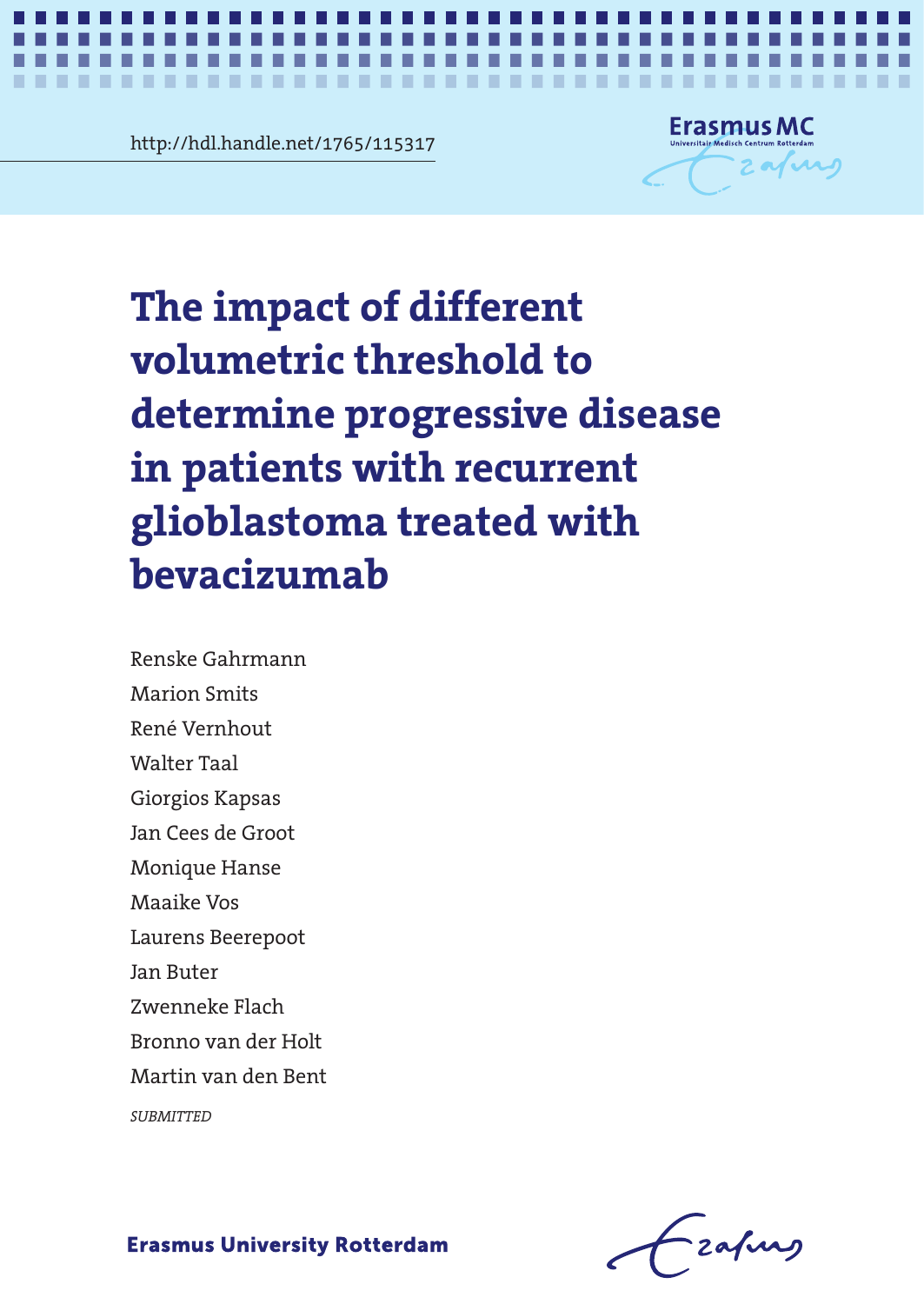### **Abstract**

Background. We previously demonstrated that treatment assessment by volumetry using a 40% increase threshold for calling progression in recurrent glioblastoma treated with bevacizumab did not improve survival prediction compared to standard 2D methods. However, the optimal volumetric threshold for determining progressive disease (PD) has not been defined. We investigated a range of thresholds for enhancing and non-enhancing tumor volume increase in association with overall survival (OS).

Materials and Methods. First recurrent glioblastoma patients treated with bevacizumab and/or lomustine were included from the phase II BELOB and phase III EORTC26101 trials. Enhancing and non-enhancing tumor volumes were measured at baseline, first (6 weeks) and second (12 weeks) follow-up on 3D T1w post-contrast and T2w-FLAIR images. Hazard ratios (HRs) for the appearance of new lesions and several thresholds for tumor volume increase were calculated using cox regression analysis. Results were corrected in a multivariate analysis for well-established prognostic factors.

Results. At first follow-up, 15 patients had a new lesion associated with a significantly worse OS (3.2 versus 11.2 months, HR=7.03, p<.001). At first follow-up (n=138), lowering the threshold of enhancing volume increase from ≥40% to ≥20% increased the HR (from HR=1.77, p=.010 to HR=5.55, p=.001), while only categorizing an additional 5 patients as PD. At second follow-up (n=94), lowering the threshold from ≥40% to ≥0% also increased the HR (from HR=3.02, p=.001 to HR=9.00, p<.001). Assessing the additional effect of measuring non-enhancing volume at first follow-up (n=89), the highest HR was found with ≥25% increase in volume (HR=3.25, p=.008).

Conclusion. Early appearing new lesions were associated with poor OS. Lowering the volumetric threshold for PD at both first and second follow-up improved survival prediction. However, the additional number of patients categorized as PD by lowering the threshold was very low. The per-RANO added change in non-enhancing volumes to the analyses was of limited value even in the bevacizumab-treated group.

frafing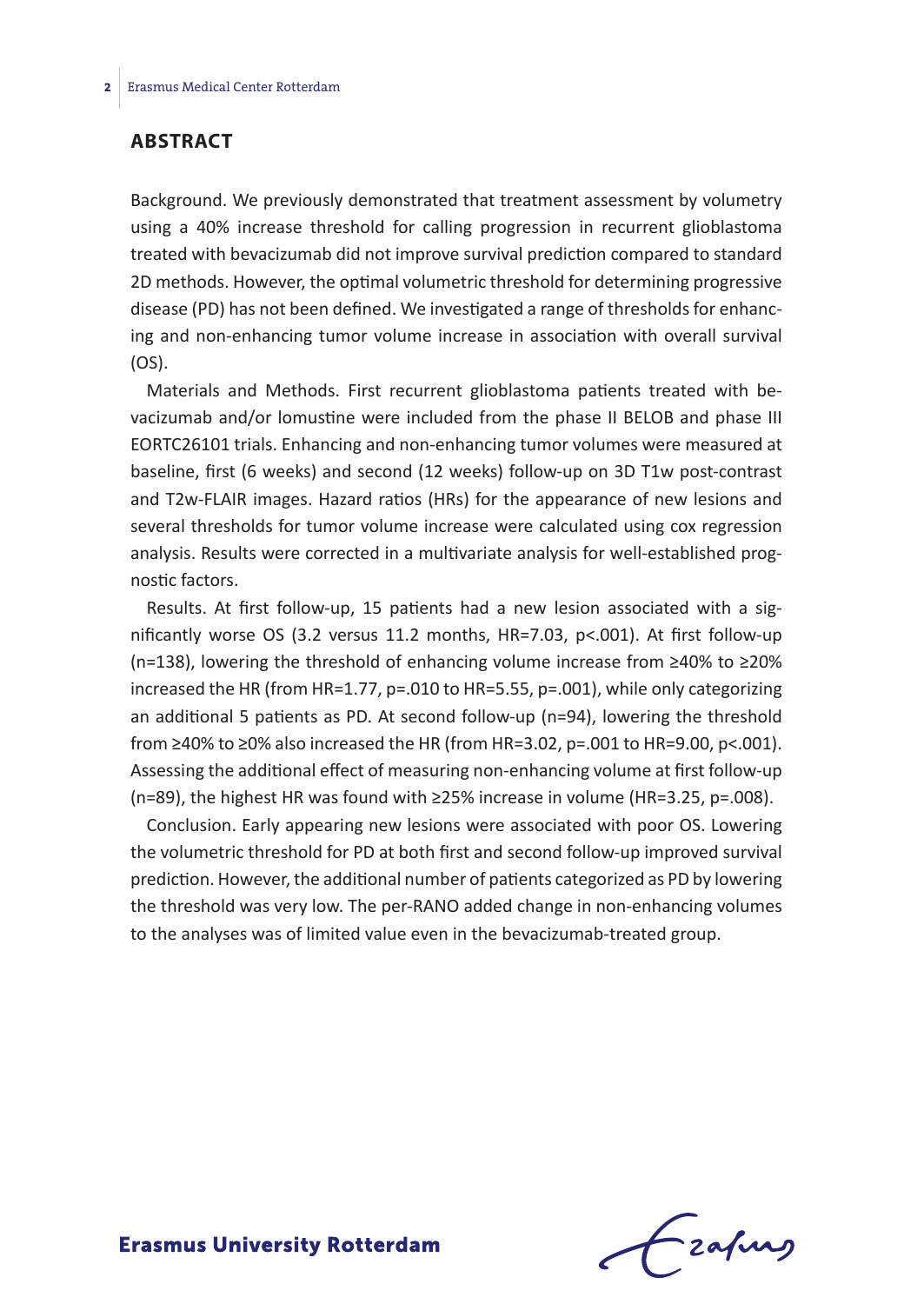### **Introduction**

Glioblastoma is the most common glioma in adults with an incidence of 0.6-3.7 per 100,000 persons per year. It has the worst survival rate of all gliomas with a 5-year survival of approximately 10% despite intensive surgical, radiotherapy and chemotherapy treatment<sup>1</sup>. Recurrent glioblastoma are often treated with chemotherapy and/or angiogenesis inhibitors. Recently, the United States Food and Drug Administration has given full approval for use of bevacizumab (Avastin®) in glioblastoma<sup>2,3</sup>. Angiogenesis inhibitors normalize the tumor vasculature, leading to a decrease in tumor enhancement on T1-weighted post-contrast images even in the absence of a true reduction of tumor activity.

The Response Assessment in Neuro-Oncology (RANO) criteria<sup>4</sup> expanded on the earlier MacDonald criteria<sup>5</sup> by incorporating non-enhancing abnormalities into treatment response assessment. According to the RANO criteria, progressive disease (PD) is defined as ≥25% increase in the sum of products of perpendicular diameters of enhancing lesions, significant increase in non-enhancing lesions, appearance of new lesions, or clear progression of non-measurable lesions. Steroid dosage and clinical status are also taken into account. The threshold of ≥25% increase was obtained from the World Health Organization response criteria<sup>6</sup> and is originally based on breast cancer assessment on mammogram<sup>7</sup>.

Because of their irregular shape in three dimensions and the common presence of necrotic areas, it has been postulated that volumetric assessment of glioblastoma will improve response evaluation and survival prediction. In addition, volumetric methods can help quantify changes in non-enhancing abnormalities, which are currently assessed only qualitatively with the RANO criteria. On the other hand, upon comparing 1D, 2D, and volumetric measures, high concordance between methods has been found, questioning the added value of the more demanding volumetric assessment<sup>8-10</sup>. All these studies extrapolated the RANO-based ≥25% increase in 2D areas to a  $\geq$ 40% increase in volume (4/3πr<sup>3</sup>), assuming a sphere-shaped tumor equally increasing in all directions $11$ , which foregoes the potential increased sensitivity of volumetric assessment. Some authors have used different volumetric cutoff values for PD, such as ≥25%<sup>12</sup>, ≥15%<sup>13</sup>, and ≥5%<sup>14</sup>, suggesting that using lower thresholds could lead to a better survival prediction. Previously, a ≥25% increase of non-enhancing volumes has been proposed as the threshold to establish PD $^{10,15}$ .

We aimed to determine whether lowering the volumetric threshold for PD in both enhancing tumor and non-enhancing abnormalities improves survival prediction and whether there is a preferred moment for first follow-up. We also evaluated the significance of new lesions for the diagnosis of progression.

- zafurs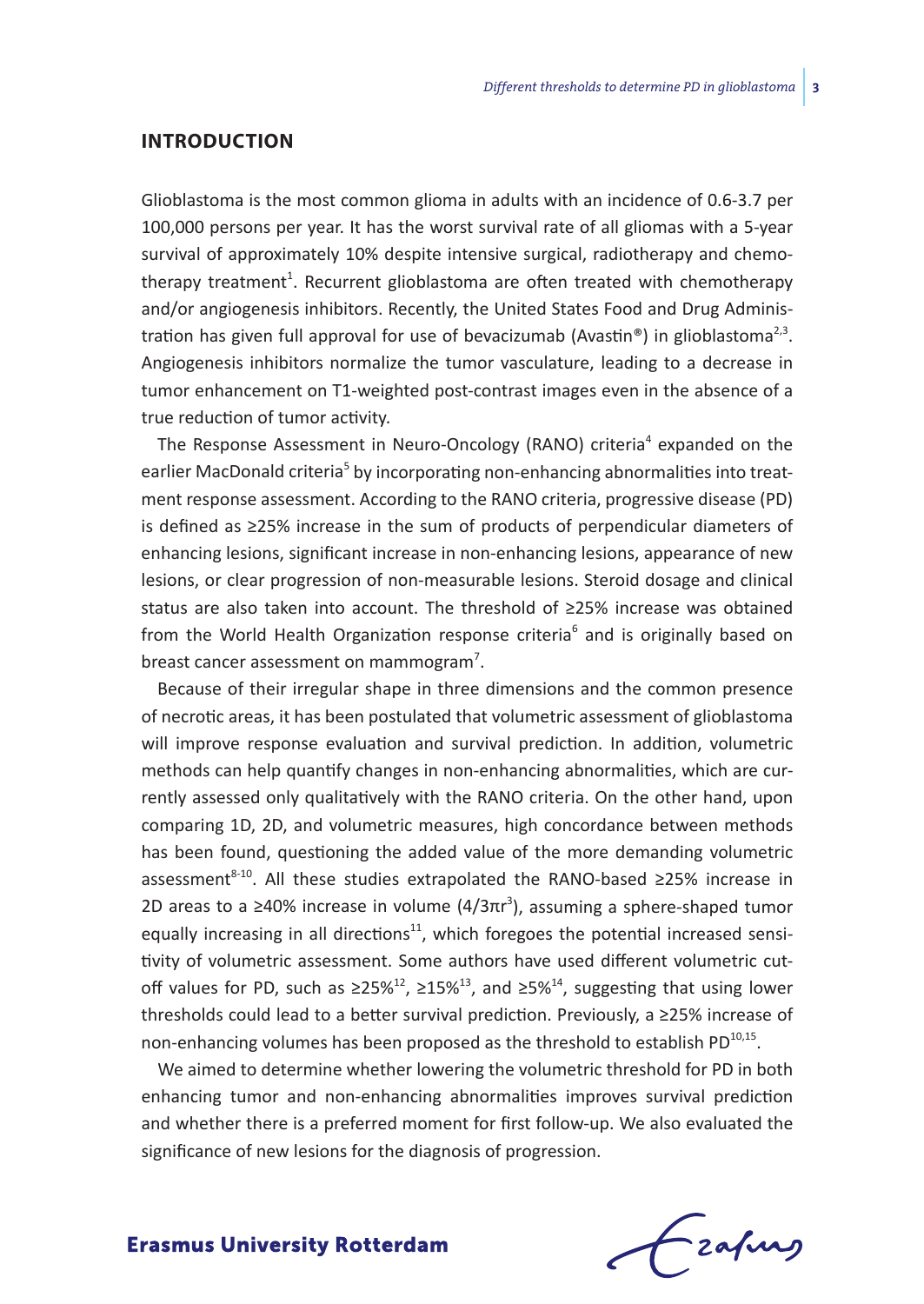## **Methods**

#### **Patients**

Included in this analysis were patients with first recurrence of glioblastoma treated in the phase II BELOB trial (n=148; eligible patients) and the patients treated with lomustine at our institution in the subsequent phase III EORTC26101 trial (n=35) $^{16,17}$ . Patients from the BELOB trial were randomized to three different treatment arms: lomustine (n=46), bevacizumab (n=50), or both (n=52); patients from the EORTC26101 trial were randomized to lomustine or bevacizumab plus lomustine. The 35 patients from the EORTC26101 trial were all treated with lomustine in the same way as in the BELOB trial with similar follow-up measures, and were added to obtain a balanced representation of lomustine and bevacizumab-treated patients. Patients were recruited between December 2009 and October 2011 and between October 2011 and October 2015 for respectively the BELOB trial and EORTC26101 trial. Patients had received no prior treatment with Vascular Endothelial Growth Factor (VEGF) inhibitors or nitrosoureas, were at least 18 years of age and had given informed consent according to national guidelines. Further study and patient details can be found in Taal et al. 2014 and Wick et al. 2016. The study endpoint in the current analysis was overall survival (OS), measured from the moment of follow-up (either first of second) to death from any cause.

Standardized MRI scans were performed at 6-week intervals and included pre- and post-contrast 3D T1-weighted (T1w) inversion recovery (IR) fast spin gradient recalled echo (FSPGR) and 3D T2-weighted (T2w) Fluid Attenuation Inversion Recovery (FLAIR) imaging, all with a slice thickness and in-plan resolution ≤1mm. Scans from baseline, first, and second follow-up were included in this analysis.

#### **Data processing**

Semi-automated segmentation techniques were used to obtain total enhancing and total non-enhancing volumes from respectively 3D T1w post-contrast and 3D FLAIRimages. The BELOB-trial scans were segmented by R.G. in Brainlab iPlan 4.0 Cranial and the EORTC26101 scans were segmented by G.K. and R.G. using ITK-SNAP<sup>18</sup>. Areas of necrosis, pre-contrast T1w hyperintensity, blood vessels, and dura were excluded. New enhancing and non-enhancing lesions were scored by R.G. at the time of performing the segmentation. New lesions of any size were included and in case of unclear lesion origin, persistence or increase in size at the next available follow-up was taken into account according to the RANO criteria.

Frahing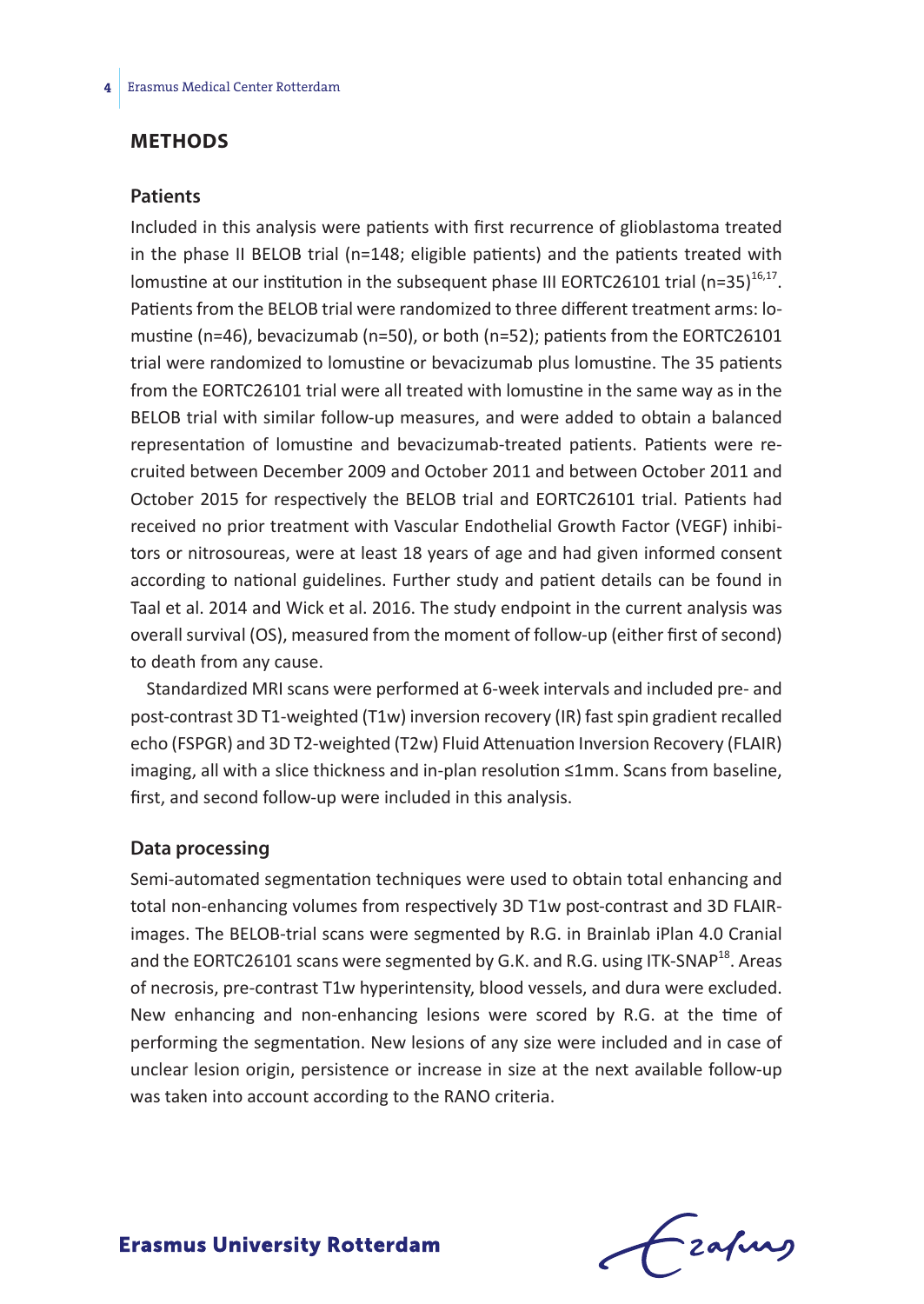#### **Statistical analysis**

Hazard ratios (HRs), 95% confidence intervals (CI) and p-values were calculated with Cox regression analysis. All results were corrected in a multivariate analysis for World Health Organization (WHO) performance status, steroid use at baseline, number of target lesions (0-1 versus ≥2), enhancing tumor volume at baseline, and predominantly frontal location (if  $p<10$ <sup>19</sup>. In the multivariate analysis  $p<0$ 5 was considered significant.

We calculated the association between the appearance of a new lesion at first, i.e. 6 weeks' follow-up with OS. Both enhancing and/or non-enhancing lesions of any size that remained stable or increased at the next follow-up were scored. As the appearance of a new lesion is considered unequivocal PD, these patients were subsequently excluded from the threshold analysis.

Analyses of enhancing and non-enhancing volume thresholds were performed in all treatment groups together, and subsequently in the lomustine-only treated and in the bevacizumab (with/without lomustine) treated groups separately at both first and second follow-up. To determine the association between increasing tumor volume and OS, HRs were calculated in strata of ≥40%, ≥20 – <40%, and ≥0 – <20% increase in enhancing volume and  $\geq$ 25%,  $\geq$ 10 – <25%, and  $\geq$ 0 – <10% increase in non-enhancing volume (from now on referred to as strata 20-40% etc.). The threshold with the highest HR was considered the most predictive for OS. Patients with PD based on increasing enhancing volume were excluded from the non-enhancing volumetric analysis so that the added values of measuring non-enhancing volumes could be determined.

All analyses were performed in SPSS Statistics, version 24 (Copyright IBM Corporation).

## **Results**

#### **Patients**

Patients without available 3D T1w post-contrast and FLAIR images at relevant time points were excluded from the analyses. Additionally, patients that did not reach first (n=4) or second (n=60) follow-up were excluded from analyses at these time points (see *Figure 1* for included patients per analysis).

-zafurs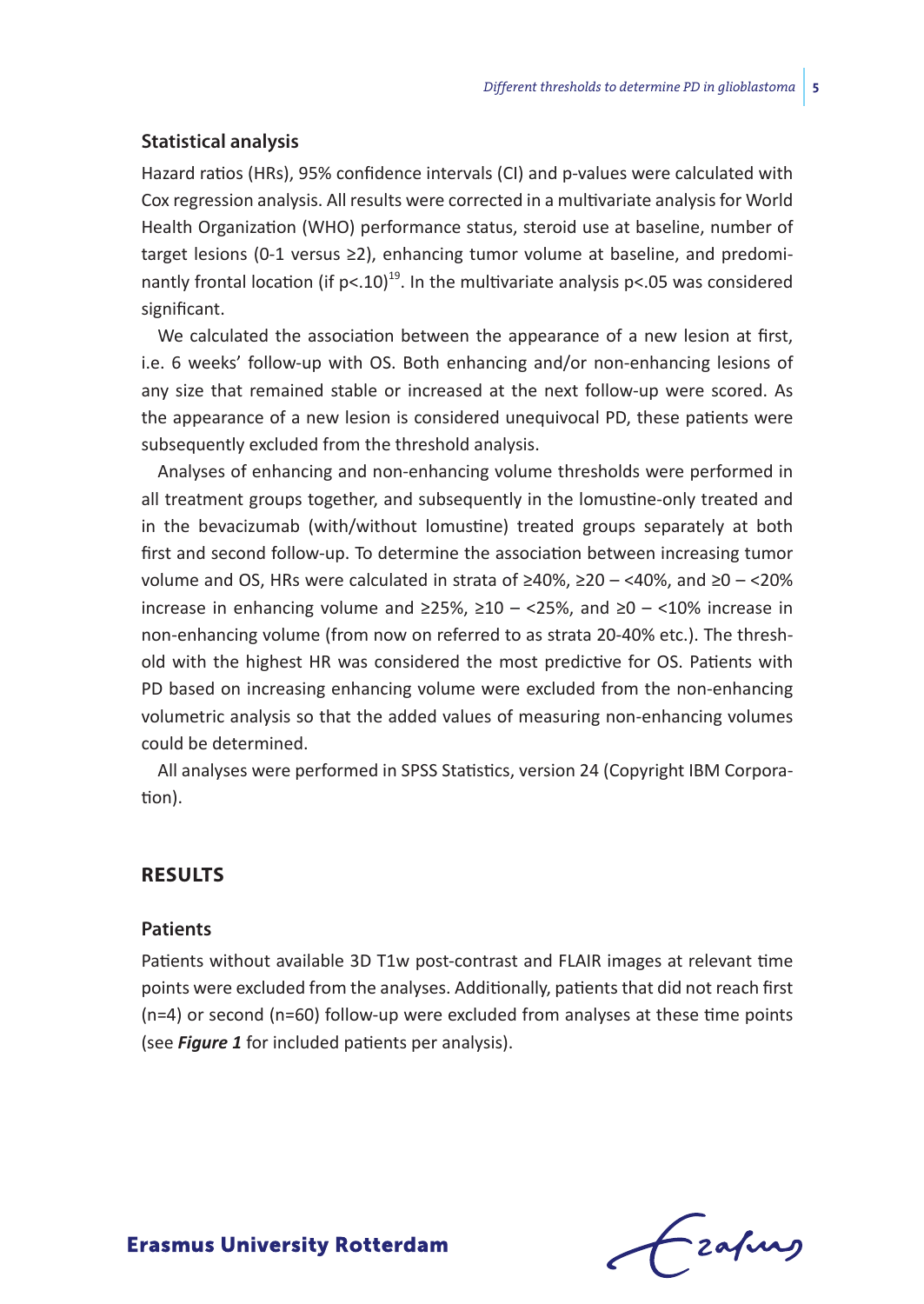

**Figure 1.** Flow diagram of all patients included from the BELOB and EORTC 26101 trials (n=183), reasons for excluding patients (in order) per analysis and number of patients included in the final analyses.

The four patients that did not reach first follow-up within the trial had a median OS of 1.5 months measured from baseline to death. Another 60 patients did not reach second follow-up of which the majority had been randomized to the lomustinetreated group (n=37).

Univariate analyses (Table 1) showed associations between OS and WHO performance status (HR=1.67, p<.001), steroid use at baseline (HR=1.60, p=.002), predominantly frontal location (HR=1.34, p=.061), and enhancing volume at baseline (HR=1.02, p<.001). These variables were therefore included in the multivariate analysis. Number of target lesions and age were not associated (p>.10) with OS.

**Table 1.** Univariate Cox regression analyses of variables with potential influence on survival, Hazard ratios (HRs), 95% confidence intervals (CIs) and p-values for all treatment groups together and bevacizumab- and lomustine-treated patients separately. Overall survival is measured from randomization to death by any cause.

|                                                    | All treatment groups |                            |                   | Bevacizumab |                     |                   | Lomustine |                     |         |
|----------------------------------------------------|----------------------|----------------------------|-------------------|-------------|---------------------|-------------------|-----------|---------------------|---------|
| <b>Parameters</b>                                  | <b>HR</b>            | 95% CI                     | p-value HR 95% CI |             |                     | p-value HR 95% CI |           |                     | p-value |
| WHO performance status                             |                      | $1.67$ 1.30-2.15 <.001     |                   |             | 1.85 1.29-2.65 .001 |                   |           | 1.49 1.01-2.12 .028 |         |
| Steroid use                                        |                      | 1.60 1.19-2.15 .002        |                   |             | 1.52 1.02-5.56 .041 |                   |           | 1.63 1.04-2.55 .032 |         |
| Number of target lesions                           |                      | 1.09 0.79-1.52 .59         |                   |             | 1.17 0.76-1.80 .48  |                   |           | 1.07 0.63-1.79 .81  |         |
| Predominantly frontal location 1.34 0.99-1.83 .061 |                      |                            |                   |             | 1.26 0.84-1.90 .26  |                   |           | 1.54 0.95-2.50 078  |         |
| Age                                                |                      | 1.01 0.99-1.03 .16         |                   |             | 1.01 0.99-1.02 .53  |                   |           | 1.02 0.99-1.04 .13  |         |
| Baseline enhancing volume                          |                      | $1.02$ $1.01 - 1.03$ <.001 |                   |             | 1.02 1.01-1.04 .012 |                   |           | 1.02 1.01-1.03 .009 |         |

Frafing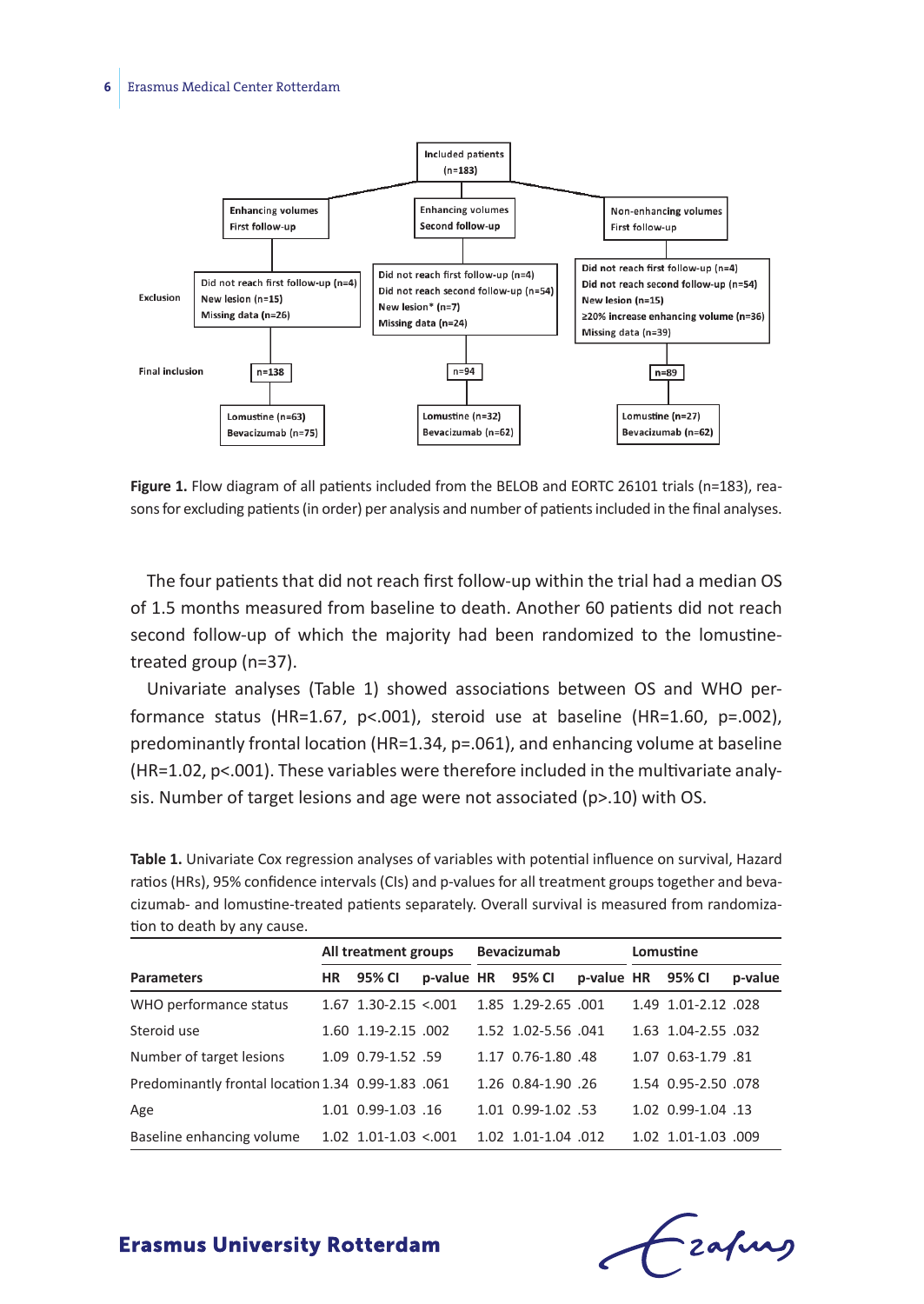### **New lesions**

At first follow-up (n=179), a new enhancing and/or non-enhancing lesion appeared in 15 patients (a more detailed description can be found in the *Supplementary Files. Table S1* and *Figure S1*). The univariate HR for OS of the development of new lesions was highly significant (HR=5.27, p<.001) and increased after correction for other variables in a multivariate analysis (HR=7.03,  $p<$ .001). The median OS of patients with a new lesion at first follow-up was 2 months versus 8.5 months in patients without a new lesion (*Figure 2*). At second follow-up, 2 additional patients had developed a new lesion (1 enhancing and 1 non-enhancing).



**Figure 2.** Kaplan-Meier curves of patients with and without a new lesion at first follow-up. The median overall survival (measured from first followup) was 2 versus 8.5 months, respectively.

### **Enhancing lesions**

In all treatment groups combined, patients with  $a \geq 40\%$  increase in enhancing volume at first or at second follow-up had a significantly worse OS compared to those with less than 40% increase (HR=1.77, p=.010 and HR=3.02, p=.001, respectively) in the multivariate analysis. Within the threshold stratum of 20–40% increase, an additional 5 patients were categorized as PD at first follow-up, and 2 patients at second follow-up. When lowering the threshold to stratum 0-20% increase, 12 and 6 patients were additionally categorized as PD at first and second follow-up respectively. The highest HR at first follow-up was found with stratum 20-40% increase (HR=5.55, p=.001) and at second follow-up with stratum 0-20% increase (HR=9.00, p<.001) (see *Table 2*).

- zafung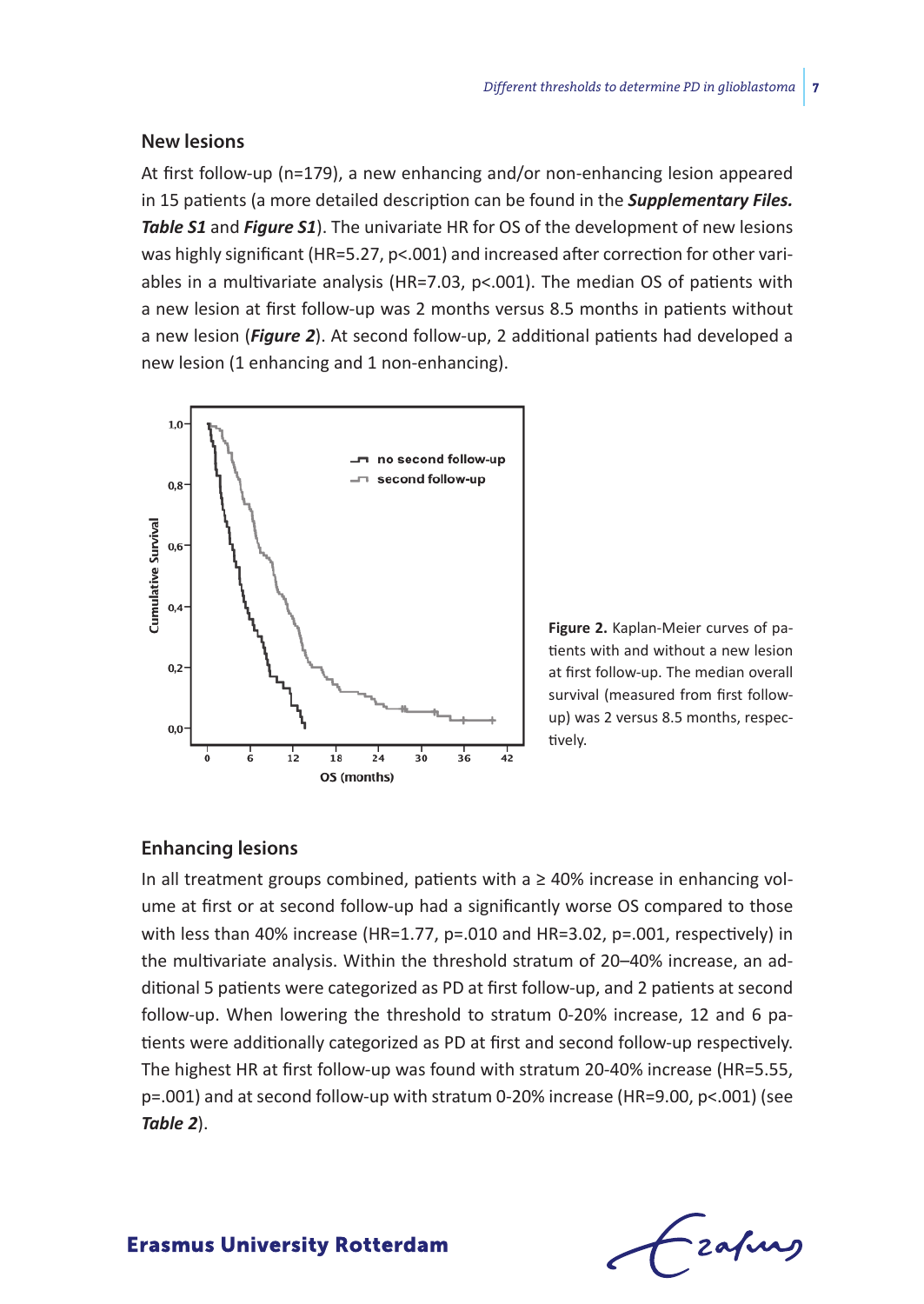| <b>Treatment</b><br>groups | ≥% increase<br>in volume | First follow-up (n=138) |           |               |         |    | Second follow-up (n=94)  |            |         |  |
|----------------------------|--------------------------|-------------------------|-----------|---------------|---------|----|--------------------------|------------|---------|--|
|                            |                          | n                       | <b>HR</b> | 95% CI        | p-value | n  | <b>HR</b>                | 95% CI     | p-value |  |
| All                        | 40                       | 31                      | 1.77      | 1.15-2.72     | .010    | 12 | 3.02                     | 1.57-5.79  | .001    |  |
|                            | $20 - 40$                | 5                       | 5.55      | 2.06-14.91    | .001    | 2  | $\overline{\phantom{a}}$ |            |         |  |
|                            | $0 - 20$                 | 12                      | 1.01      | $0.54 - 1.90$ | .97     | 6  | 9.00                     | 3.32-24.42 | < 0.01  |  |
| Lomustine                  | 40                       | 30                      | 1.76      | $0.99 - 3.16$ | .056    | 8  | 3.63                     | 1.33-9.87  | .012    |  |
|                            | $20 - 40$                | 4                       |           |               |         | 2  |                          |            |         |  |
|                            | $0 - 20$                 | 10                      | 0.70      | 0.28-1.78     | .46     | 5  | 10.70                    | 3.45-33.17 | < 0.001 |  |

**Table 2.** Hazard ratios (HRs), 95% confidence intervals (CIs), and p-values for the strata ≥40%, 20- 40%, and 0-20% increase in enhancing volume at first and second follow-up in all treatment groups together and in the lomustine-treated group. Patient numbers with enhancing volume increase in the bevacizumab-treated group were insufficient for meaningful analysis.

In the lomustine-treated group, threshold stratum ≥40% increase and stratum 0-20% increase could be analyzed. HRs were borderline significant at ≥40% (HR=1.76, p=.056) and not significant at stratum of 0-20% increase at first follow-up; at second follow-up the highest significant HR was found with the threshold stratum of 0-20% increase (HR=10.70, p<.001). The number of patients categorized as PD by increase in enhancing volume of strata 20-40% in the lomustine-treated group and ≥0% in the bevacizumab-treated group was insufficient for meaningful analysis.

#### **Non-enhancing lesions**

To determine the added value of measuring non-enhancing volume increase for response assessments, patients with PD based on increasing enhancing volume (at thresholds determined based on the highest HR found) were excluded from the analyses, i.e. stratum 20-40% at first follow-up. In all treatment groups together, the

**Table 3.** Hazard ratios (HRs), 95% confidence intervals (CIs), and p-values for ≥25%, stratum 10-25%, and stratum 0-10% increase in non-enhancing volume at first and second follow-up in all treatment groups together and in the bevacizumab-treated group. Patient number with non-enhancing volume increase in the lomustine-treated group was insufficient for meaningful analysis.

|                         | ≥% increase |                | First follow-up (n=89)   |               |         |  |  |  |
|-------------------------|-------------|----------------|--------------------------|---------------|---------|--|--|--|
| <b>Treatment groups</b> | in volume   | n              | <b>HR</b>                | 95% CI        | p-value |  |  |  |
| All                     | 25          | 6              | 3.25                     | 1.37-7.70     | .008    |  |  |  |
|                         | $10 - 25$   | 5              | 1.88                     | $0.72 - 4.86$ | .196    |  |  |  |
|                         | $0 - 10$    | 8              | 0.63                     | $0.28 - 1.39$ | .248    |  |  |  |
| Bevacizumab             | 25          | 5              | 5.04                     | 1.80-14.08    | .002    |  |  |  |
|                         | $10 - 25$   | 2              | $\overline{\phantom{a}}$ | -             | -       |  |  |  |
|                         | $0 - 10$    | $\overline{4}$ | $\overline{\phantom{a}}$ | -             | -       |  |  |  |

Ezapus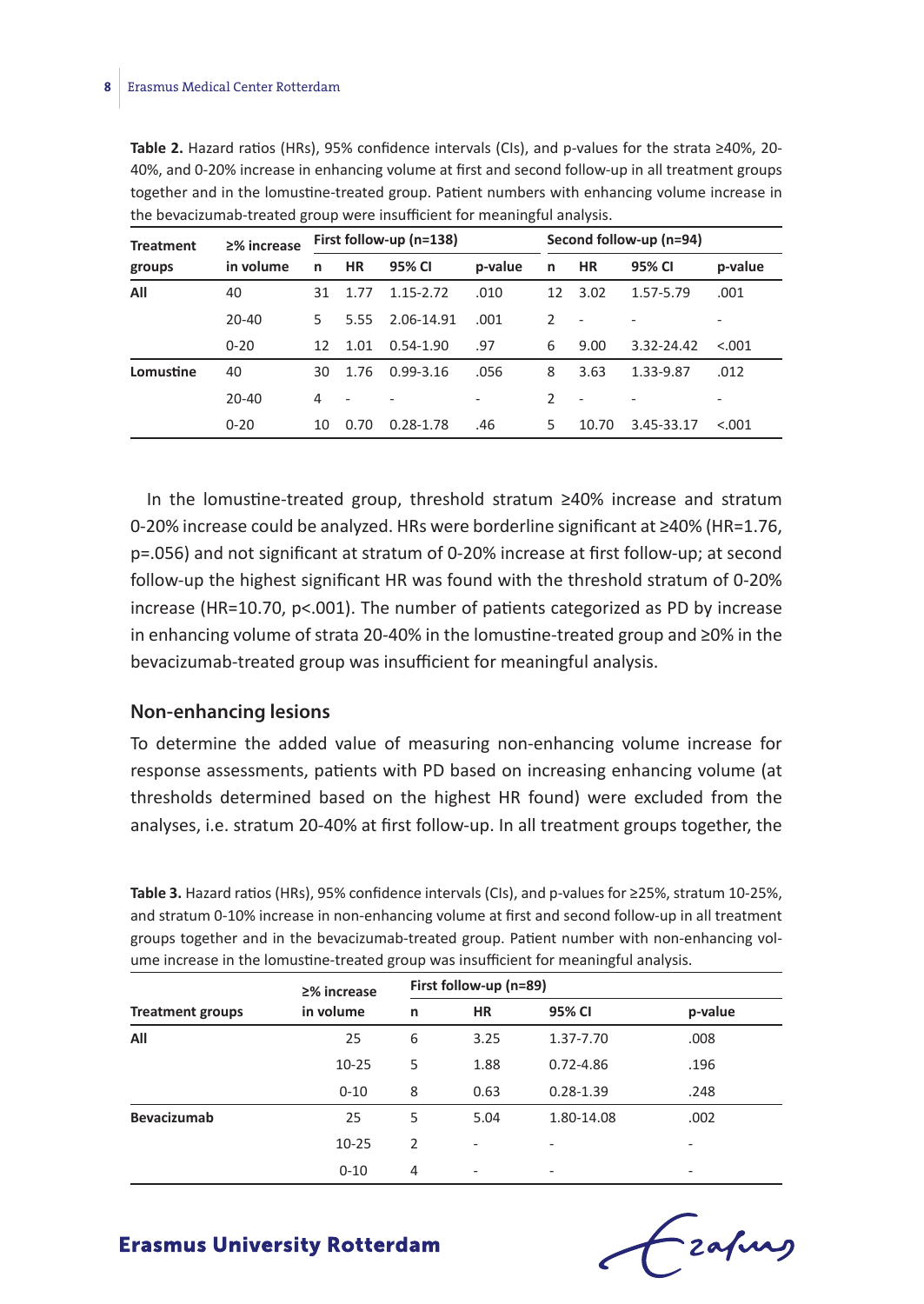highest HR was found at a threshold of ≥25% at first follow-up (HR=3.25, p=.008), categorizing 6 additional patients as PD. At the same threshold, the HR was also significant in the bevacizumab-treated group (HR=5.04, p=.002) (see *Table 3*). The lomustine-treated group could not be analyzed because <5 patients were categorized as PD based on non-enhancing volume increase. Analyses of non-enhancing volumes at second follow-up could not be performed for the same reason.

### **Discussion**

In this analysis of patients with recurrent glioblastoma, PD was determined based on the appearance of a new lesion, increasing enhancing volume, and increasing non-enhancing volume in association with OS. A new enhancing or non-enhancing lesion of any size at early follow-up was significantly associated with poor OS. When considering patients with increasing enhancing volumes, the majority of patients had an increase of ≥40%. Lowering the threshold to stratum 20-40% increase at first follow-up and to stratum 0-20% increase at second follow-up improved survival prediction, but only a small number of patients were additionally categorized as PD with these lower thresholds.

After excluding all patients with PD based on the appearance of a new lesion or increase in enhancing tumor volume, an increase in non-enhancing volumes of ≥25% was significantly associated with poorer OS. However, only 6 out of 89 patients (5 of whom were treated with bevacizumab) were categorized as PD and thus the added value of considering non-enhancing volumes was limited in this population.

HRs at second follow-up (i.e. after 12 weeks) were higher and more significant than those at first follow-up (i.e. after 6 weeks). This effect can be largely attributed to the lower number of patients included at second follow-up, as many had already reached PD (based on either radiological or clinical parameters) prior to this evaluation point. This complicates the comparison of these two evaluation points. In the lomustinetreated group many patients had reached radiological PD after 6 weeks, while in the bevacizumab-treated group enhancing tumor volumes did not increase much even after 12 weeks follow-up.

While results found in the lomustine-only treated group were similar to those found in all treatment groups together, results from the bevacizumab-treated group are more difficult to interpret as only a small number of patients showed an increase in enhancing tumor volume at 6 and 12-week follow-up. Slightly more bevacizumab-treated patients were categorized as PD when non-enhancing volume increase was taken into account, confirming a possible role for the RANO emphasis on non-enhancing volumes in bevacizumab-treated patients. In previous literature,

frafing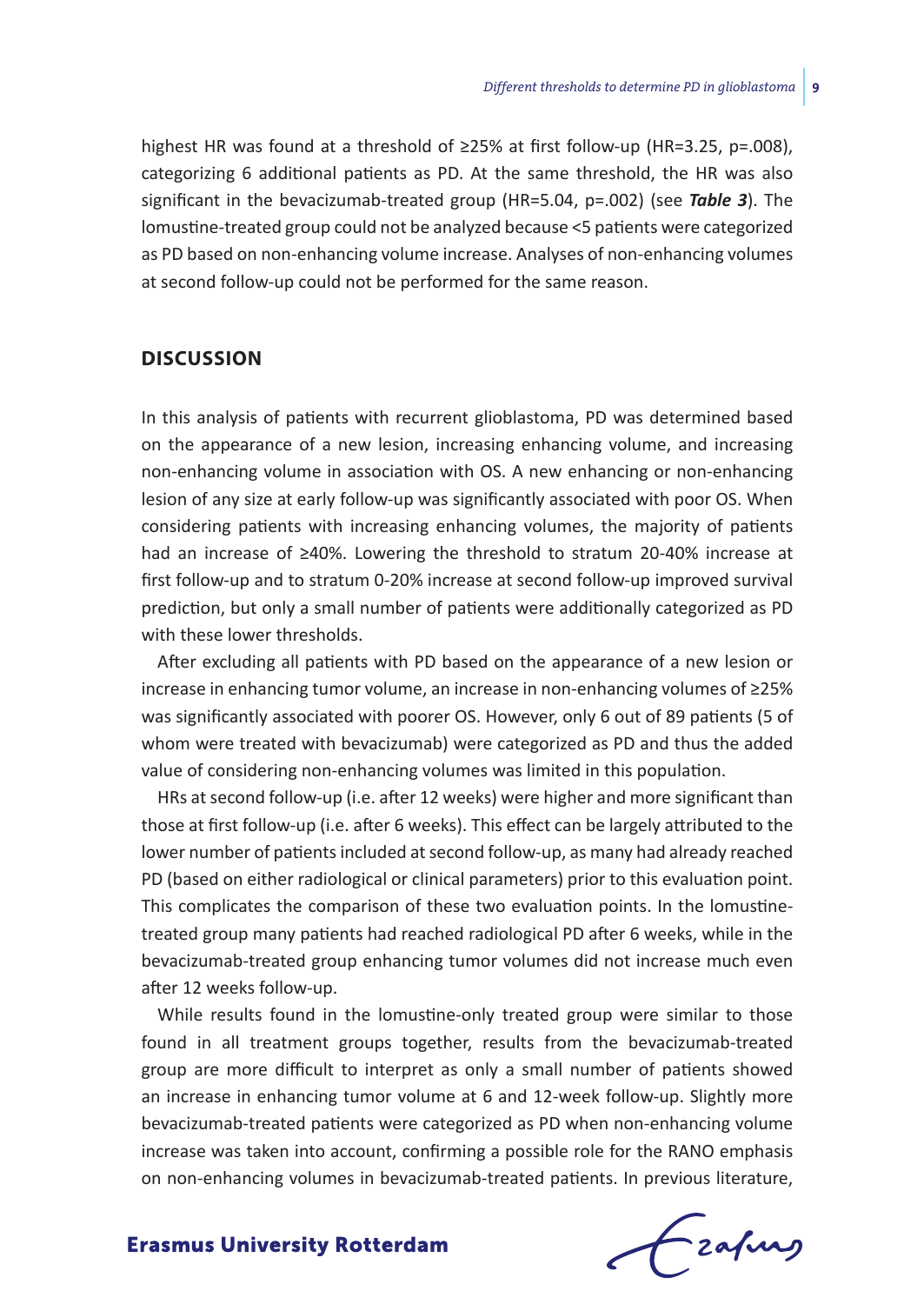an increase in non-enhancing abnormalities has been described as a pattern of progression after anti-angiogenic treatment<sup>20,21</sup>, but since our data is limited to the early period of follow-up, we are unable to determine if this patterns of progression is more common in the bevacizumab-treated patients at later stages, and hence what the true value of volumetric assessment of non-enhancing abnormalities is during the entire course of anti-angiogenic treatment.

We measured total volume of either enhancing or non-enhancing lesions, which means that mixed responses were not considered. Mixed response is seen in a subset of patients<sup>22,23</sup>, but we postulate that the outcome of these patients is determined by the overall volume increase or by newly appearing lesions. Measuring total non-enhancing volume could also have confounded results, as these volumes include tumor, effects due to earlier treatment, and edema. As bevacizumab is a known edema-relieving agent<sup>24</sup>, a decrease in non-enhancing volume in this group is expected at early assessment.

The benchmark for increase in volume was overall survival, considered the gold standard in oncology trials and the ultimate measure of patient benefit. Results were corrected for several known prognostic variables, including baseline enhancing tumor volume<sup>19</sup>. The prognostic significance of the latter was conformed in our dataset. Initial tumor size is also important to take into account when measuring change in size as an increase of ≥25% has a more profound effect in an already large tumor compared to a small tumor. Large tumors are not only associated with a worse OS, but with worse overall clinical condition as well<sup>25</sup>.

An important argument in favor of performing volumetric rather than 2D measurement is the lower inter- and intra-rater variability, which has previously been shown with (semi-)automated techniques. Unfortunately, volumetric measurement are still much more difficult to obtain than the commonly used 2D measures, and their added value for response assessment is disputed $8-10$ . Despite the unclear added value when it comes to predicting survival, tumor volumes does more accurately reflect the – enhancing – tumor size than 2D measurement. Especially in heterogeneous tumors such as glioblastoma this could be useful. Furthermore, from such a volume of interest, other measures such as Apparent Diffusion Coefficient (ADC) and relative Cerebral Blood Volume (rCBV) can also be determined, facilitating a more integrated approach to tumor assessment, which would potentially improve survival prediction further.

The main limitation of our study is the relatively small sample size of bevacizumabtreated patients showing progression of enhancing lesions at this early assessment time point. Assessment at later time points and/or a larger sample size is desirable to further determine the value of volumetric imaging (i.e. looking at enhancing and non-enhancing volume) in this treatment group.

frafing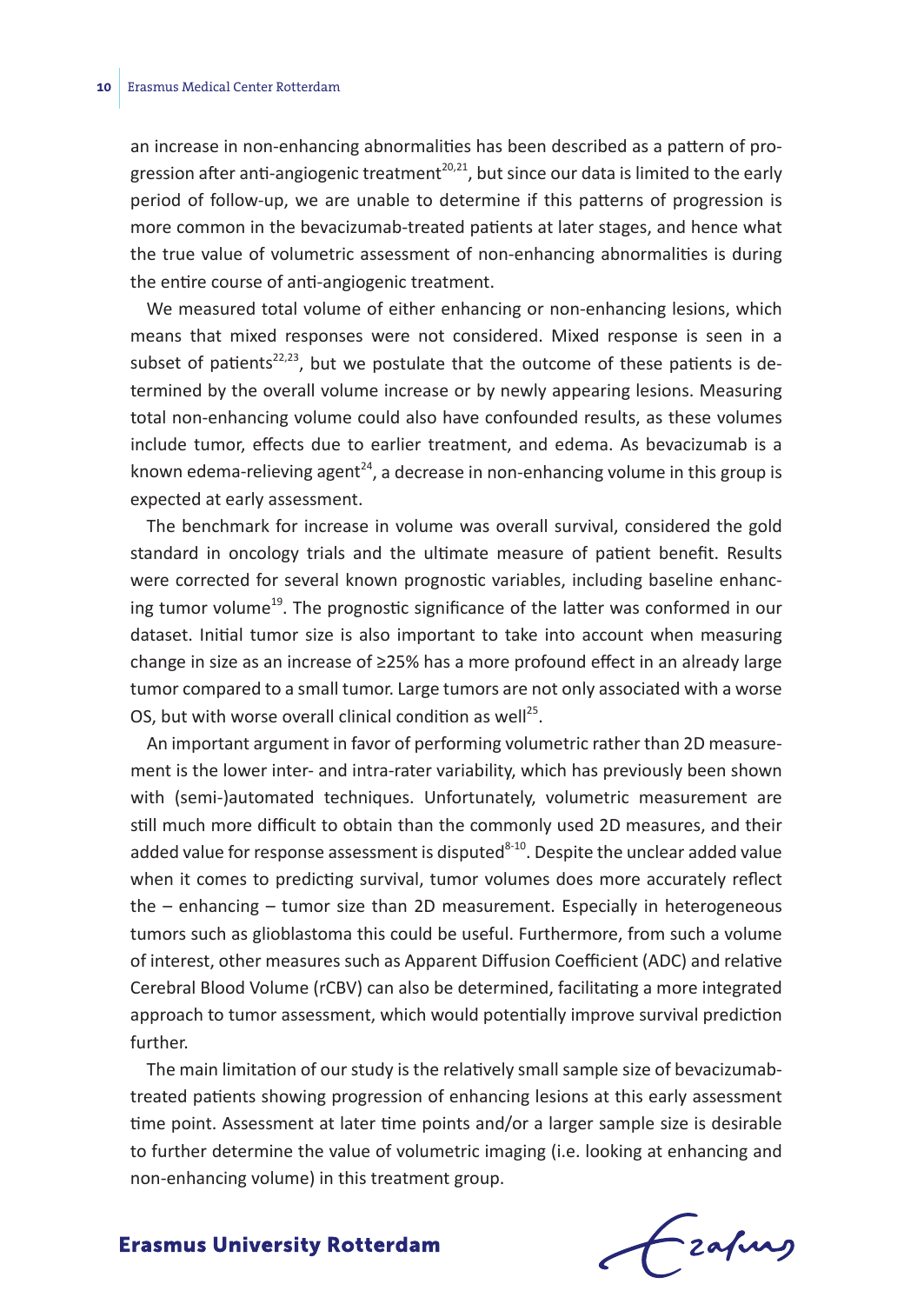In conclusion, new lesions, whether enhancing or non-enhancing, appearing early after the start of treatment were clearly associated with poor outcome. While only a small additional number of patients would be categorized as PD with volumetric thresholds lower than the commonly applied 40% increase, survival prediction did improve and therefore lowering the threshold should be considered. We found no added value for measuring non-enhancing volumes in patients treated with lomustine only. In the bevacizumab-treated group early increase in tumor size (either enhancing or non-enhancing) was found to be rare. Here, increasing lesions were also associated with poor outcome, whether enhancing or non-enhancing.

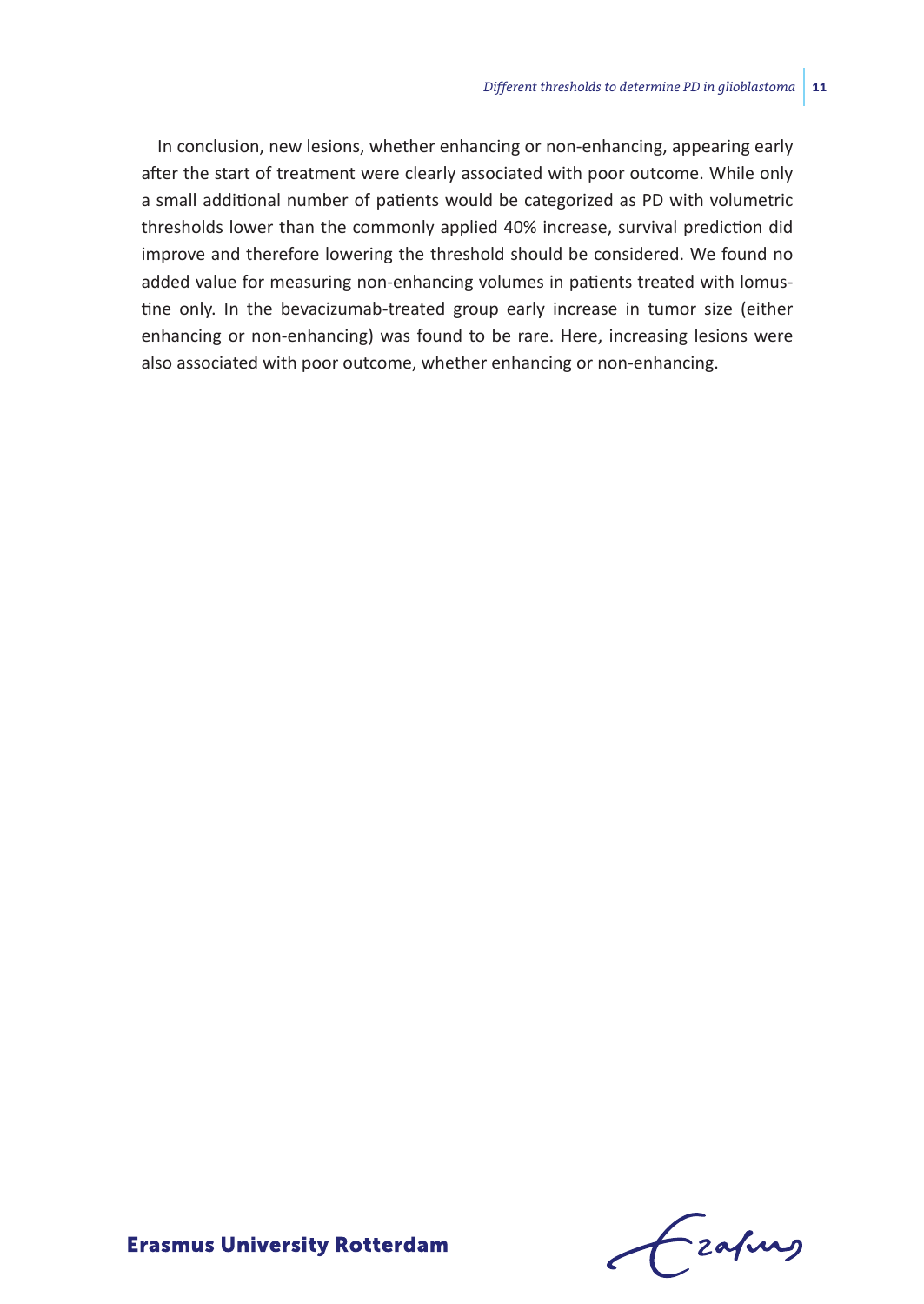### **References**

- **1.** Stupp R, Hegi ME, Mason WP, et al. Effects of radiotherapy with concomitant and adjuvant temozolomide versus radiotherapy alone on survival in glioblastoma in a randomized phase III study: 5-year analysis of the EORTC-NCIC trial. Lancet Oncol 2009;10(5):459-466.
- **2.** Cohen MH, Shen YL, Keegan P, Pazdur R. FDA drug approval summary: bevacizumab (Avastin) as treatment of recurrent glioblastoma multiforme. Oncologist 2009;14(11):1131-1138.
- **3.** DA Grants Genentech's Avastin Full Approval for Most Aggressive Form of Brain Cancer. Genentech. Accessed December 5. http://www.gene.com/media/press-release/14695/2017-12-05/ fda-grants-genentechs-avastin-full-appro.
- **4.** Wen PY, Macdonald DR, Reardon DA, et al. Updated response assessment criteria for high-grade gliomas: response assessment in neuro-oncology working group. J Clin Oncol 2010;28(11):1963- 1972.
- **5.** Macdonald DR, Cascino TL, Schold SC Jr, Cairncross JG. Response criteria for phase II studies of supratentorial malignant glioma. J Clin Oncol 1990;8(7):1277-1280.
- **6.** Miller AB, Hoogstraten B, Staquet M, Winkler A. Reporting results of cancer treatment. Cancer 1981;47(1):207-214.
- **7.** Hayward JL, Carbone PP, Heusen JC, et al. Assessment of response to therapy in advanced breast cancer. Br J Cancer 1977;35(3):292-298.
- **8.** Wang MY, Cheng JL, Han YH, Li YL, Dai JP, Shi DP. Measurement of tumor size in adult glioblastoma: classical cross-sectional criteria on 2D MRI or volumetric criteria on high resolution 3D MRI? Eur J Radiol 2012;81(9):2370-2374.
- **9.** Warren KE, Patronas N, Aikin AA, Albert PS, Balis FM. Comparison of one-, two, and threedimensional measurement of childhood brain tumors. J Natl Cancer Inst 2001;93(18):1401-1405.
- **10.** Gahrmann R, van den Bent MJ, van der Holt B, et al. Comparison of 2D (RANO) and volumetric methods for assessment of recurrent glioblastoma treated with bevacizumab – a report from the BELOB trial. Neuro Oncol 2017;19(6):853-861.
- **11.** Therasse P, Arbuck SG, Eisenhauer EA, et al. New guidelines to evaluate the response to treatment in solid tumors. European Organization for Research and Treatment of Cancer, National Cancer Institute of the United States, National Cancer Institute of Canada. J Natl Cancer Inst 2000;92(3): 205-216.
- **12.** Boxerman JL, Zhang Z, Safriel Y, et al. Early post-bevacizumab progression on contrast-enhanced MRI as a prognostic marker for overall survival in recurrent glioblastoma: results from the ACRIN 6677/RTOG 0625 Central Reader Study. Neuro Oncol 2013;15(7):945-954.
- **13.** Radbruch A, Lutz K, Wiestler B, et al. Relevance of T2 signal changes in the assessment of progression of glioblastoma according to the Response Assessment in Neurooncology criteria. Neuro Oncol 2012;14(2):222-229.
- **14.** Gzell CE, Wheeler HR, McCloud P, Kastelan M, Back M. Small increases in enhancement on MRI may predict survival post-radiotherapy in patients with glioblastoma. J Neurooncol 2016;128(1): 67-74.
- **15.** Gerstner ER, Chen PJ, Wen PY, Jain RK, Batchelor TT, Sorensen G. Infiltrative patterns of glioblastoma spread detected via diffusion MRI after treatment with cediranib. Neuro Oncol 2010;12(5): 466-472.
- **16.** Wick W, Gorlia T, Bendszus M, et al. Lomustine and bevacizumab in progressive glioblastoma. N Engl J Med 2017;377(20):1954-1963.

frafing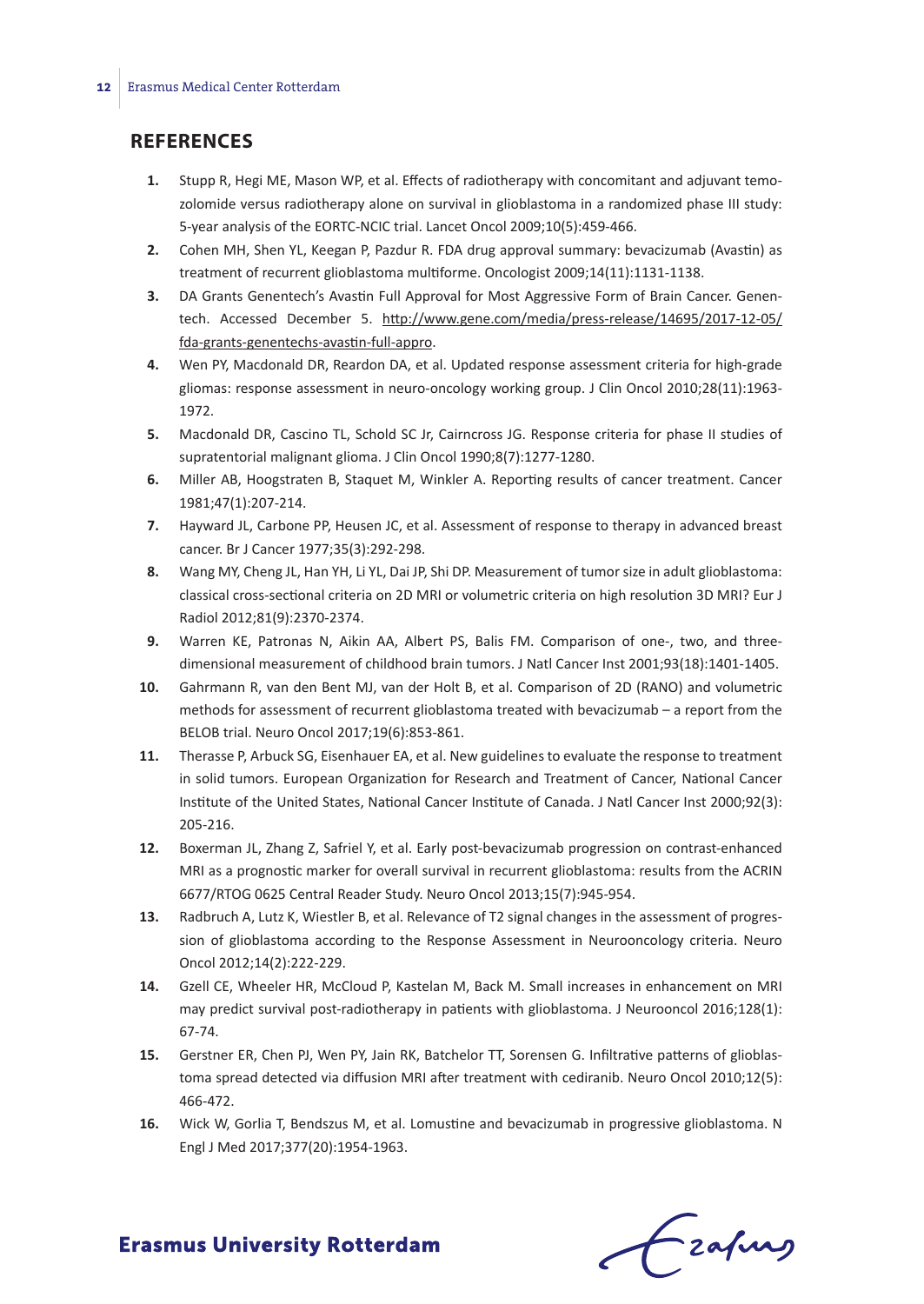- **17.** Taal W, Oosterkamp HM, Walenkamp AM, et al. Single-agent bevacizumab or lomustine versus a combination of bevacizumab plus lomustine in patients with recurrent glioblastoma (BELOB trial): a randomized controlled phase 2 trial. Lancet Oncol 2014;15(9):943-953.
- **18.** Yushkevich PA, Piven J, Hazlett HC, et al. User-guided 3D active contour segmentation of anatomical structures: significantly improved efficiency and reliability. Neuroimage 2006;31(3):1116-1128.
- **19.** Gorlia T, Stupp R, Brandes AA, et al. New prognostic factors and calculators for outcome prediction in patients with recurrent glioblastoma: a pooled analysis of EORTC Brain Tumour Group phase I and II clinical trials. Eur J Cancer 2012;48(8):1176-1184.
- **20.** Iwamoto FM, Abrey LE, Beal K, et al. Patterns of relapse and prognosis after bevacizumab failure in recurrent glioblastoma. Neurology 2009;73(15):1200-1206.
- **21.** Norden AD, Young GS, Setayesh K, et al. Bevacizumab for recurrent malignant gliomas: efficacy, toxicity, and patterns of recurrence. Neurology 2008;70(10):779-787.
- **22.** Pope WB, Lai A, Nghiemphu P, Mischel P, Gloughesy TF. MRI in patients with high-grade gliomas treated with bevacizumab and chemotherapy. Neurology 2006;66(8):1258-1260.
- **23.** Kreisl TN, Lassman AB, Mischel PS, et al. A pilot study of everolimus and gefitinib in the treatment of recurrent glioblastoma (GBM). J Neurooncol 2009;92(1):99-105.
- **24.** Ananthnarayan S, Bahng J, Roring J, et al. Time course of imaging changes of GBM during extended bevacizumab treatment. J Neurooncol 2008;88(3):339-347.

Frahing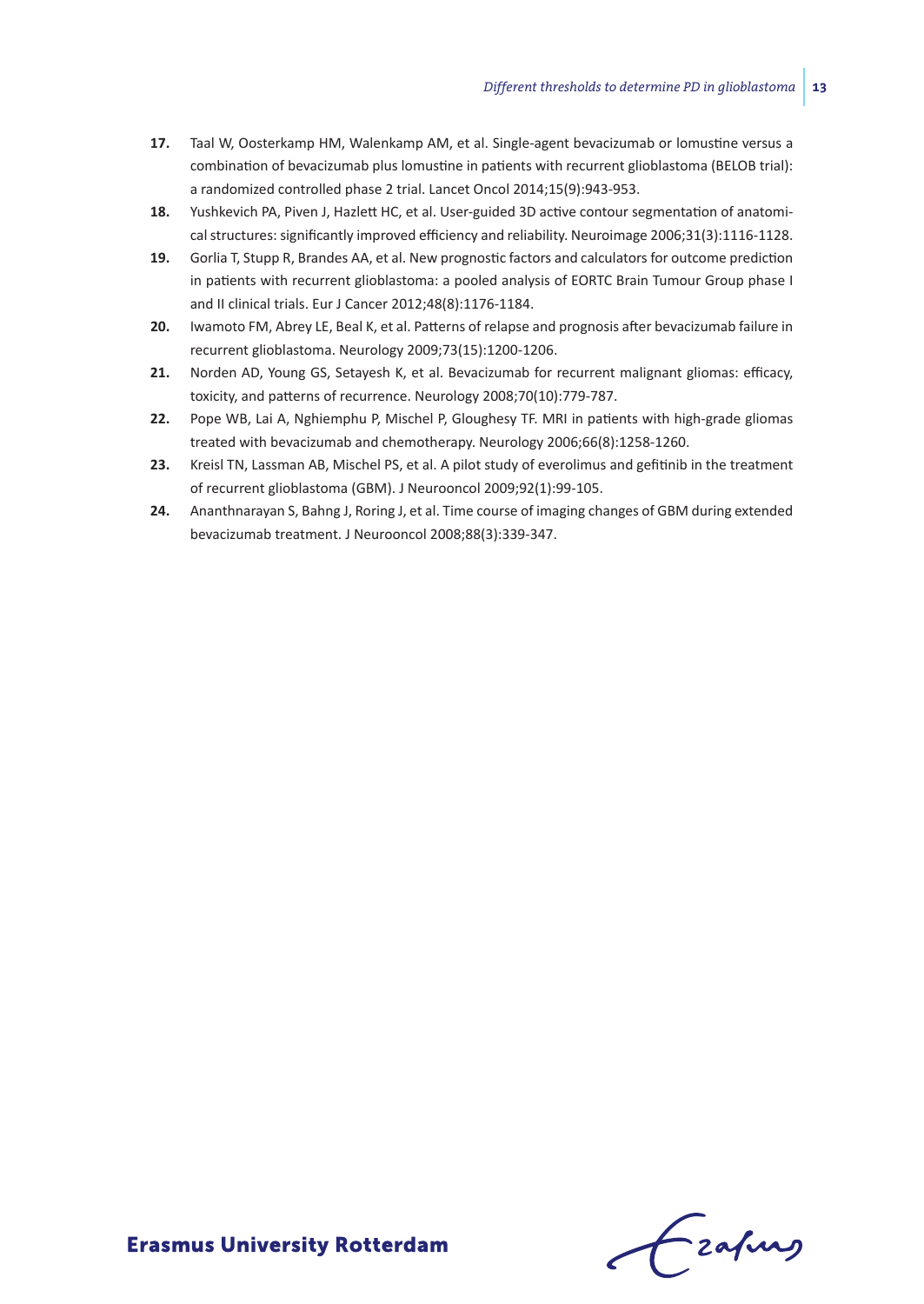## **Supplementary Files**



**Figure S1.** Examples of new lesions found at first follow-up. New enhancing lesions found in patients 046 (**A**), 071 (**B**), and 087 (**C**) and a new non-enhancing lesion found in patient 137 (**D**). Additional information on these patients can be found in *TableS1*.

Czafing